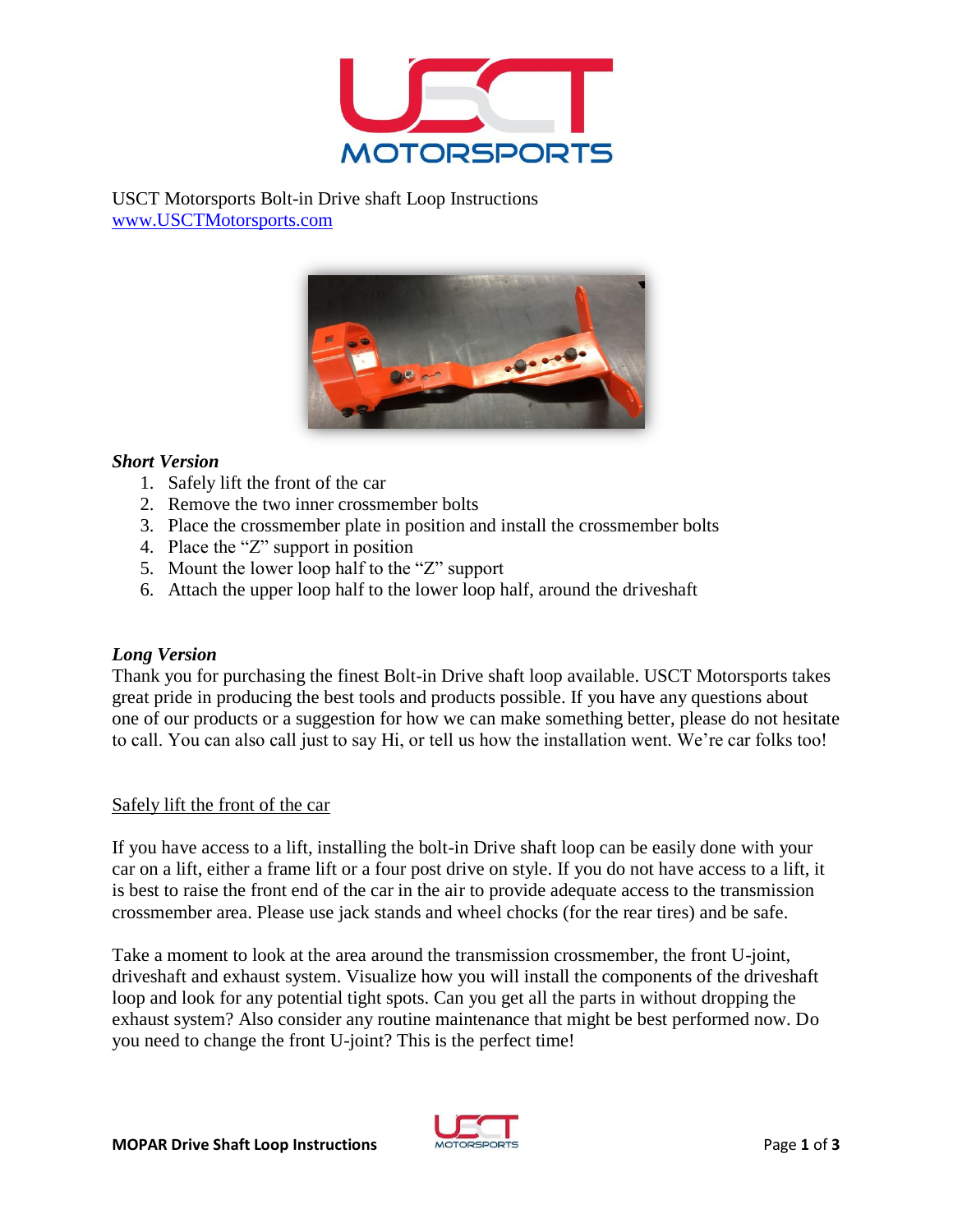

Drive shaft

Our new Driveshaft Loop uses a two-piece loop design that permits installation without the need to remove the driveshaft.

#### Remove the two inner crossmember bolts

Locate the transmission crossmember. It is held in with 4 bolts. We are going to remove only the innermost two bolts. Never remove all 4 bolts without properly supporting the crossmember or it will fall out. Remove the two inner bolts.

#### Place the crossmember plate in position and re-install the crossmember bolts

Place the crossmember plate against the crossmember so the holes in the plate line up with the boltholes in the crossmember. We supply two (2) new Grade  $8 - \frac{1}{2}$  or  $3/8$  diameter long flange bolts and lock nuts for mounting the crossmember plate to the crossmember. If the original bolts are long enough, you can re-use them if you prefer. Install the bolts and nuts and tighten to the factory torque specification.

## Place the "Z" support in position

The long (17") "Z" support bracket is the next part to be installed. It can be positioned on top of the tab on the crossmember plate or below it. This provides a wide range of adjustment to clear the various exhaust configurations and also clear the U-joint. Install the bracket using the supplied  $\frac{1}{2}$ " x 1.25" bolts and locknuts finger tight until all the adjustments have been made, then go back and securely tighten all the locknuts.

## Connect the Loop half together to form a loop around the Driveshaft

The lower loop half has a 2" wide tab welded to it with two  $(2)$   $\frac{1}{2}$ " holes. The tab should be down and facing the front of the car. The upper loop half attaches to the lower loop half using four (4) button head bolts and locknuts. Place the button heads towards the inside (driveshaft) and bolt the two half's together to form the loop. Securely tighten all the locknuts.